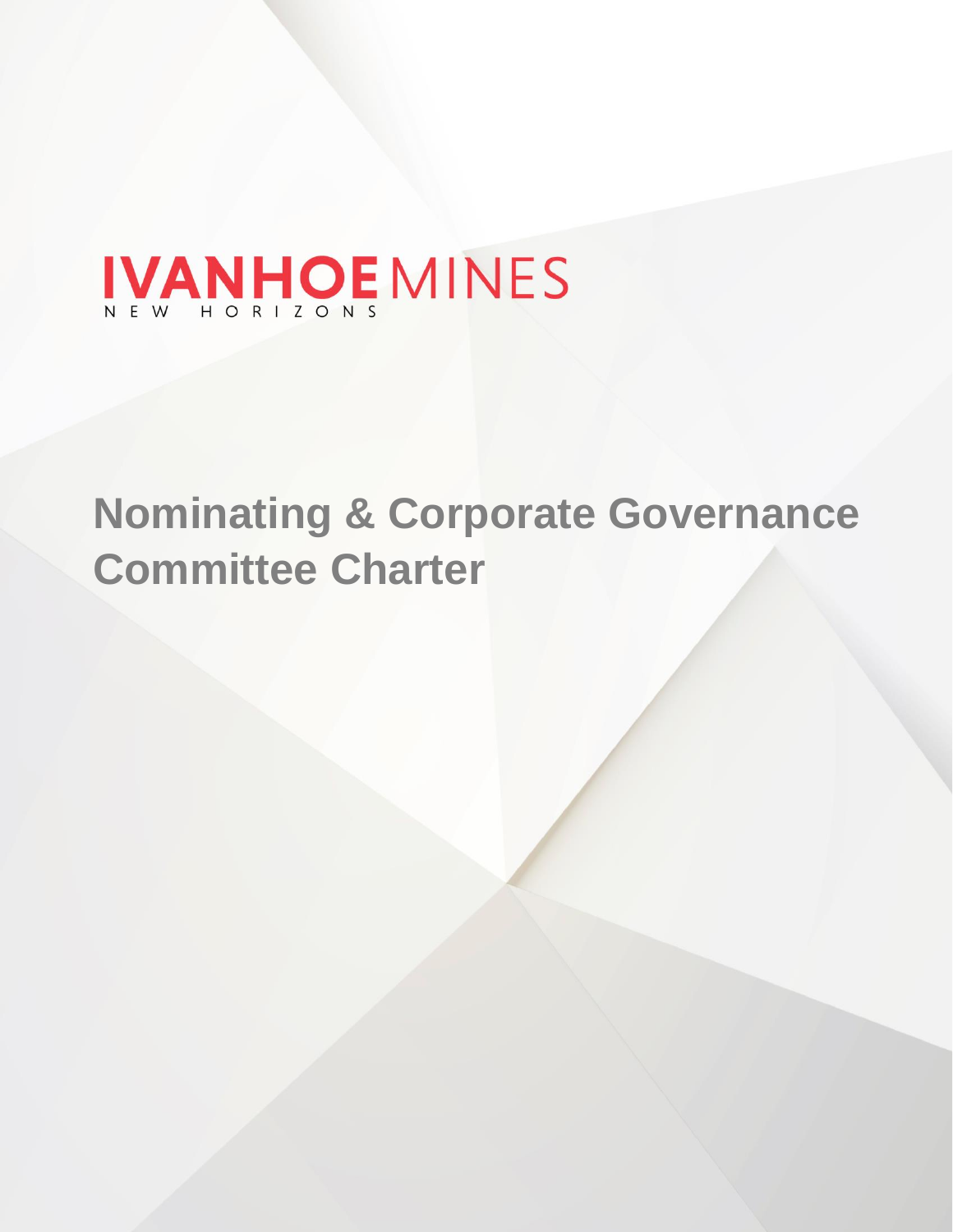## **IVANHOE**

### **1. PURPOSE**

The primary objective of the Nominating & Corporate Governance Committee (the Committee) of Ivanhoe Mines Ltd. (the Company) is to assist the Board in fulfilling its oversight responsibilities by (a) identifying individuals qualified to become Board and Board Committee members and recommending that the Board select director nominees for appointment or election to the Board; (b) developing and recommending to the Board corporate governance guidelines for the Company and making recommendations to the Board with respect to corporate governance practices; and (c) establish such permanent or ad hoc committees as it deems necessary for the purposes of assisting in the corporate governance of the Company.

#### **2. ORGANIZATION**

The Committee shall consist of three or more directors as determined and appointed by the Board. A majority of the members of the Committee shall be independent directors, each of whom shall satisfy the laws governing the Company and the independence requirements of applicable securities law, stock exchange and any other regulatory requirements.

All members shall have a working familiarity with corporate governance practices. A majority of the members of the Committee shall constitute a quorum. A majority of the members of the Committee shall be empowered to act on behalf of the Committee. The Committee may form and delegate authority to subcommittees when appropriate.

#### **3. MEETINGS**

The Committee shall meet as many times as the Committee deems necessary to carry out its duties effectively, but not less frequently than two times per year.

The Committee shall be chaired by a chairman appointed by the Board. The chairman shall be an independent director of the Board. The chair will preside at each meeting of the Committee and, in consultation with the other members of the Committee, shall set the agenda of items to be addressed at each upcoming meeting.

The chair of the Committee shall ensure that the agenda for each upcoming meeting of the Committee is circulated to each member of the Committee. Meeting minutes, resolutions and meeting agendas will be made available to individual directors upon request.

#### **4. AUTHORITY AND RESPONSIBILITIES**

To fulfill its responsibilities, the Committee shall:

- 1. Examine the size and composition of the Board and recommend adjustments from time to time to ensure that the Board is of a size and composition that facilitates effective decision making.
- 2. Identify and assess the necessary and desirable competencies and characteristics for Board membership and regularly assess the extent to which those competencies and characteristics are represented on the Board.
- 3. Develop and implement processes to identify and assess necessary and desirable competencies and characteristics for Board members.
- 4. Identify individuals qualified to become members of the Board.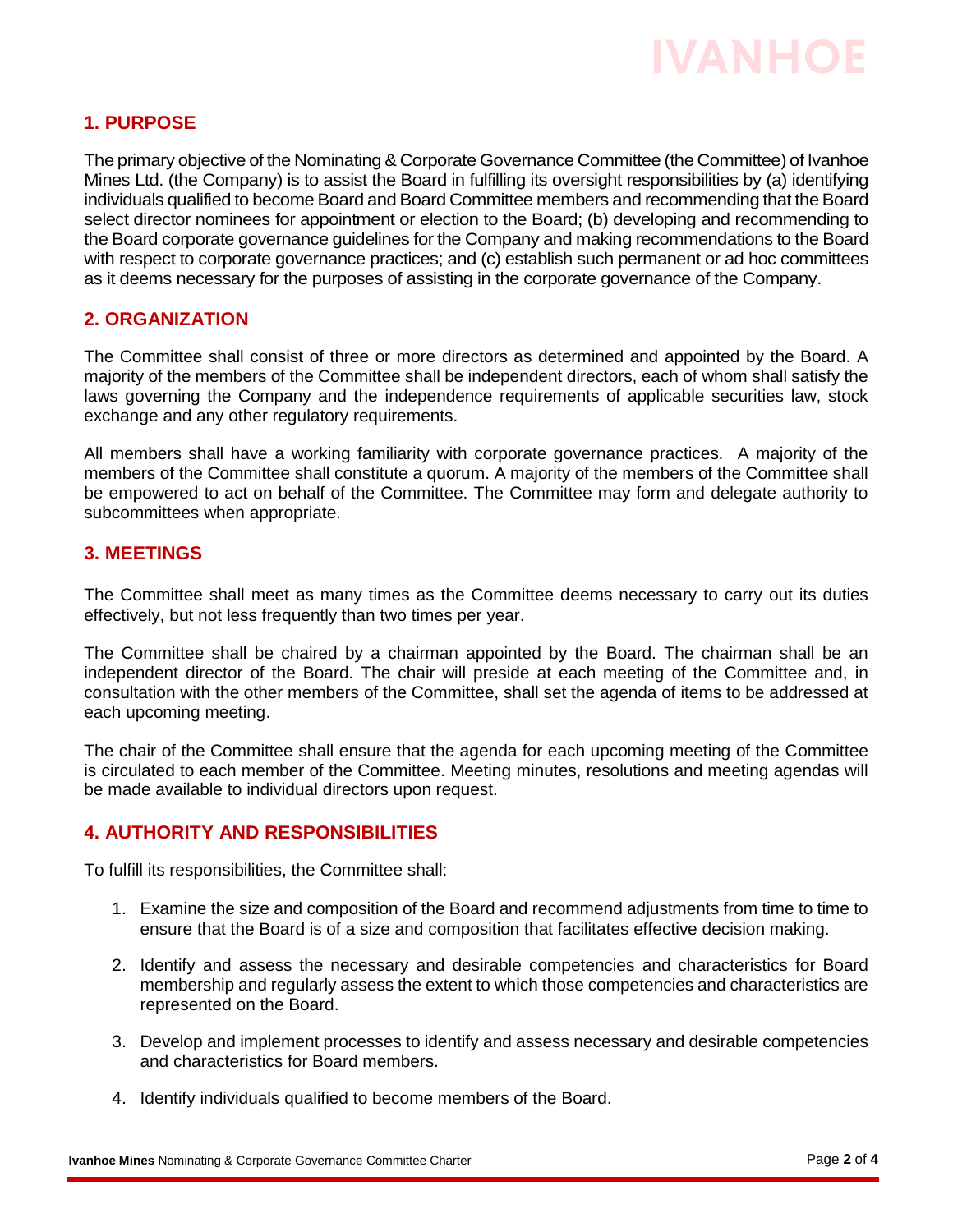

- 5. Make recommendations to the Board for the appointment or election of director nominees.
- 6. Recommend the removal of directors for cause.
- 7. Make recommendations to the Board with respect to membership on committees of the Board.
- 8. Ensure that the Board has appropriate structures and procedures so that the Board can function with the proper degree of independence from management.
- 9. Provide a forum without management present to receive expressions of concern, including a concern regarding the independence of the Board from management.
- 10. Regularly review the time required from non-executive directors to perform their functions and assess whether they are satisfying those time requirements.
- 11. Establish induction programmes for new directors.
- 12. Develop and maintain continuing education programmes for directors.
- 13. Ensure succession plans are in place to maintain an appropriate balance of skills on the board and periodically review those plans.
- 14. Review the performance of the Committee annually.
- 15. Receive comments from all directors as to the Board's performance, oversee the execution of a process assessing the effectiveness of the Board as a whole, the Board committees, and the contribution of individual directors, and report annually to the Board on such assessments.
- 16. Establish, review and recommend to the Board the corporate governance policies and procedures for the Company. Review practices and procedures of the Board in light of ongoing developments in securities law, stock exchanges and regulatory requirements, and industry best practices, relating to matters of corporate governance.
- 17. Review and reassess the adequacy of the Company's corporate governance policies, practices and procedures annually and recommend to the Board any changes deemed appropriate by the Committee.
- 18. Review any proposed changes to the Company's articles and by-laws as such documents relate to corporate governance matters.
- 19. Ensure systems are in place to verify compliance with regulatory, corporate governance and disclosure requirements.
- 20. Oversee the implementation of the Diversity Policy and discharge the obligations and duties given to the Committee under such Policy.
- 21. Review and reassess the adequacy of this Charter annually and recommend to the Board any changes deemed appropriate by the Committee.
- 22. Fulfill the Committee's role in assisting the Board in dealing with conflict of interest issues as contemplated by the Company's Code of Business Conduct and Ethics.